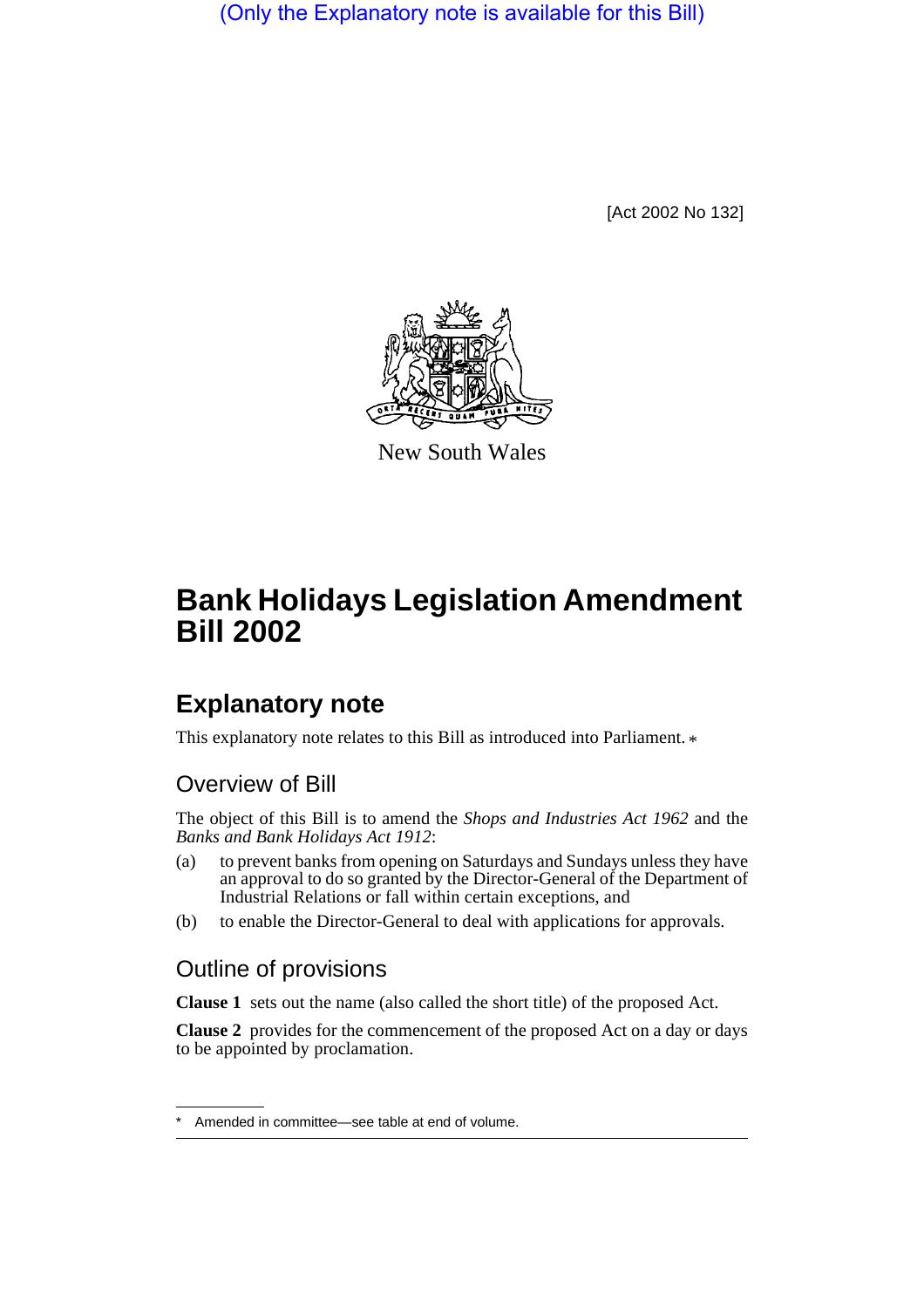Bank Holidays Legislation Amendment Bill 2002 [Act 2002 No 132]

Explanatory note

**Clause 3** gives effect to Schedule 1 which contains amendments to the *Shops and Industries Act 1962*.

**Clause 4** gives effect to Schedule 2 which contains amendments to the *Banks and Bank Holidays Act 1912*.

#### **Schedule 1 Amendment of Shops and Industries Act 1962**

**Schedule 1 [2]** inserts proposed Part 2 into the *Shops and Industries Act 1962* which enables a bank to apply for approval to open all branches or one or more branches on a Saturday or Sunday, or both.

Proposed section 6 provides that the application is to be made to the Director-General of the Department of Industrial Relations. In determining an application, the Director-General is to consider whether granting the approval will be in the interests of the public. The Director-General can impose conditions on an approval.

Proposed section 5 provides that *bank* has the same meaning as in Part 3 of the *Banks and Bank Holidays Act 1912* (see definition to be inserted by Schedule 2 [1] to the proposed Act).

Proposed section 7 provides that an approval remains in force for the period specified in the approval or, if no period is specified, until cancelled, subject to any suspension.

Proposed section 8 provides that the Director-General can vary the conditions of an approval or suspend or cancel an approval.

Proposed section 9 provides that a bank that is an applicant for an approval or the holder of an approval may apply to the Administrative Decisions Tribunal for a review of certain decisions relating to the application or the approval.

**Schedule 1 [4]** enables regulations of a savings or transitional nature to be made as a consequence of the enactment of the proposed amendments.

**Schedule 1 [1]** and **[3]** contain statute law revision amendments.

#### **Schedule 2 Amendment of Banks and Bank Holidays Act 1912**

**Schedule 2 [1]** inserts a definition of *bank* into Part 3 of the *Banks and Bank Holidays Act 1912*. The definition defines *bank* as an authorised deposit-taking institution within the meaning of the *Banking Act 1959* of the Commonwealth that is authorised to use the word "bank" or a word of similar import in its name. Regulations may be made excluding any such institution from the definition.